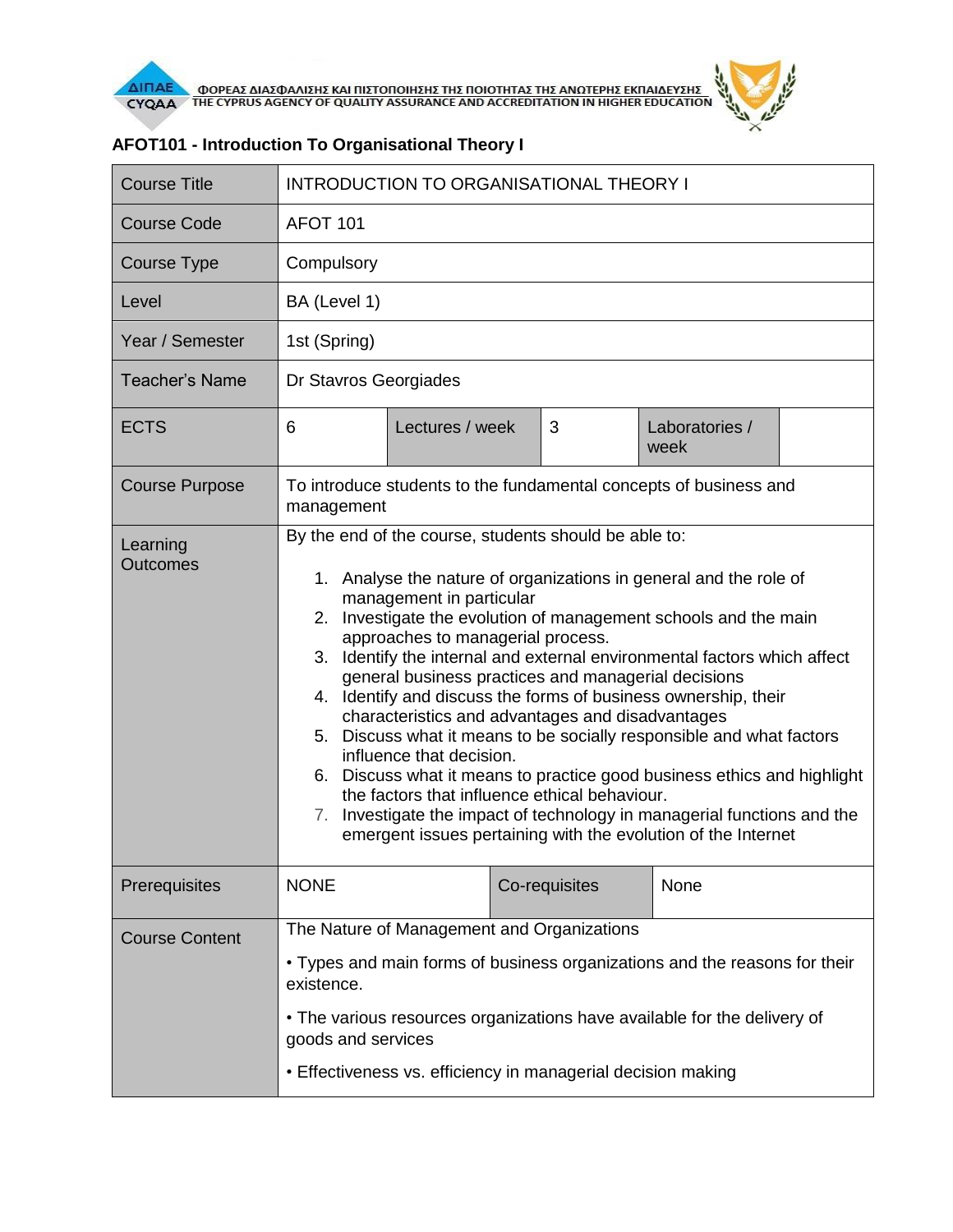



| ᄉ                                                                                                                                |
|----------------------------------------------------------------------------------------------------------------------------------|
| • The roles, functions and skills of management.                                                                                 |
| • Mintzberg's managerial roles                                                                                                   |
| • Application of the management functions on different organizational<br>settings                                                |
| The universality of management                                                                                                   |
| The Evolution of Management Theory                                                                                               |
| . Evolution of the schools of management thought.                                                                                |
| • The relevance of classical, behavioural, management science, and<br>contemporary approaches to management practice             |
| • The contingency and systems theory approaches to managerial practice.                                                          |
| • The factors necessitating organizations to become learning organizations.<br>• An integrative approach to management thinking. |
| Organizational Environment and Organizational Culture                                                                            |
| • The major micro environmental and macro environmental factors impacting<br>business operations                                 |
| • The impact of the environment on organizational and managerial<br>decisions. Environmental uncertainty and turbulence.         |
| • Techniques employed by organizations to respond to environmental<br>impacts                                                    |
| • Constrains and challenges of organizational culture                                                                            |
| Organisational Ownership and Types of Structures                                                                                 |
| • Forms of business ownership                                                                                                    |
| • Advantages and disadvantages of sole proprietorships, partnerships and<br>corporations                                         |
| • Nature and types of corporations                                                                                               |
| • Corporate governance                                                                                                           |
| • Characteristics of mergers, acquisitions, strategic alliances, and joint<br>ventures                                           |
| The Ethical and Social Environment of Organisations                                                                              |
| • Ethics in an organisational context                                                                                            |
| • Managerial ethics and managing ethical behaviour                                                                               |
| • Emerging ethical organisational issues                                                                                         |